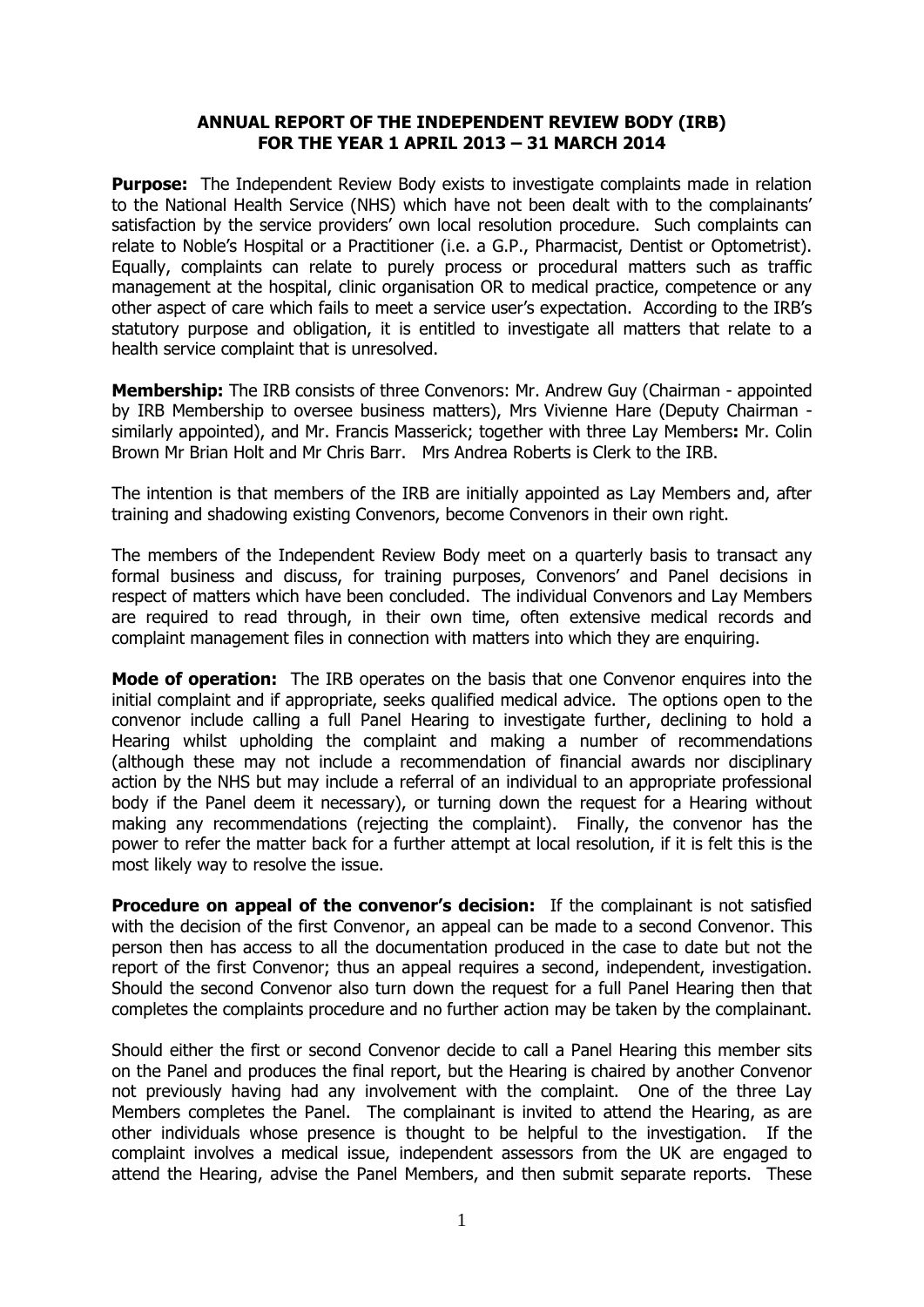form the basis of the Panel's own final report which is circulated to all parties, including the Department of Health (DoH), now Department of Health and Social Care (DHSC), or other appropriate body.

**Number of complaints:** As will be appreciated, arrangements for investigating complaints are ongoing and do not fall neatly into a yearly cycle. Thus, during the year 2013-2014, 12 complaints were under consideration. These can be summarised as follows:

12 Complaints were received in total by the IRB.

3 Complaints were reviewed by a Convenor, who considered a Panel Hearing was not required.

1 Complaint was reviewed by a Convenor, appeal was made by the Complainant to a second Convenor; a decision is awaited.

- 3 Complaints were referred for a Panel Hearing.
- 5 Complaints are in the process of being investigated.

## **OBSERVATIONS:**

### **1. Statistics**

In last year's report, the IRB pointed out some inaccuracies in DoH reporting of IRB activity. Following discussions with department managers and the then Minister, Mr Anderson, it was agreed that the necessary corrections would be made and an addendum to the 2012-2013 report lodged appropriately. The IRB is unaware of the content of the addendum but assumes that this matter has been dealt with.

### **2. Nature of Complaints**

In many cases complainants appear to be content with the efforts taken by the IRB to resolve complaints and are aware that, at Panel hearing level, much expense is involved in appointing independent medical experts from the UK who provide the Panel (and complainants) with the medical knowledge to explain the use of clinical procedures.

An appeal against decisions not to offer a panel hearing are relatively infrequent and has occurred on one occasion in the last year, requiring essentially double the effort for the case than would otherwise be necessary.

# **3. Consultants' contracts & obligations**

The IRB is aware that the Manx Health Service contracts for medical and nursing staff do not expressly require them to cooperate fully with an IRB investigation or to attend a panel hearing.

Until recently, this has not been of any significance as practically all health professionals that the IRB has encountered have seen cooperation as in their best interests and that of their patients. However, during the period covered by this report, at least one consultant has